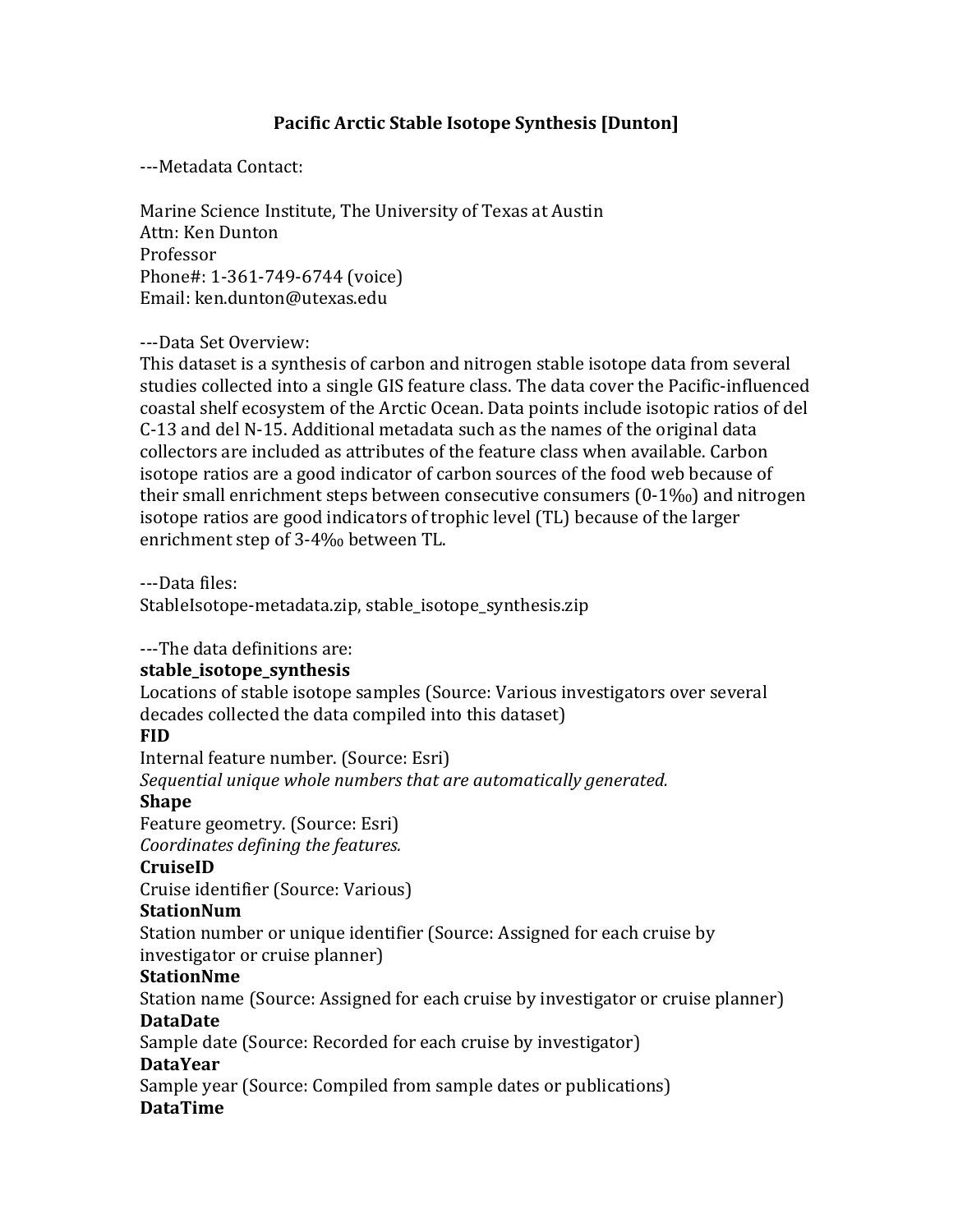Sample times (Source: Recorded for each cruise by investigator)

### **TimeZone**

Time zone (Source: Global time zones)

### **UTCOffset**

Offset in hours from Coordinated Universal Time (UTC) (Source: International Telecommunications Union Recommendation (ITU-R TF.460-6))

### **Latitude**

Latitude (Source: World Geodetic System)

### Longitude

Longitude (Source: World Geodetic System)

# **Depth**

Depth that samples were taken, in meters. Depths are positive in the downward direction. Null values are indicated by -999.99. (Source: Depths were recorded by sensors on each cruise)

# **WaterDepth**

Water depth to sea floor at the current location, in meters. Depths are positive in the downward direction. Null values are indicated by -999.99. (Source: Depths were recorded by sensors on each cruise)

# **delC13**

del C-13 isotopic ratio, per mille. Null values are indicated by -999.99. Method of measurement is indicated in the Method attribute when available. (Source: Data collector)

# **delN15**

del N-15 isotopic ratio, per mille. Null values are indicated by -999.99. Method of measurement is indicated in the Method attribute when available. (Source: Data collector)

# **TSN**

Taxonomic serial number, a unique identifier for taxa. Missing or "not applicable" values are indicated by -999. (Source: Integrated Taxonomic Information System)

# **Source**

Original source of the data

### **Org**

Affiliation of the group who originally collected the data

# **Method**

Method of isotopic ratio sample collection and measurement. (Source: Data collector)

# **Citation**

Reference citations from data in this dataset. (Source: Originator)

# **SampleType**

Broad category for the type of sample, e.g., benthic. (Source: Originator)

# **Taxon**

Entity sampled (Source: Data collector)

# **FeedGuild**

Feeding Guild by Macdonald, et. al., 2010. Key: PEL: Pelagic EP: Epibenthic SR: Surface SS: Sub-surface He: Herbivore De: Detritovore Su: Suspension feeder Pr: Predator mac: macrofauna mei: meiofauna zoo: zooplankton (Source: Macdonald,